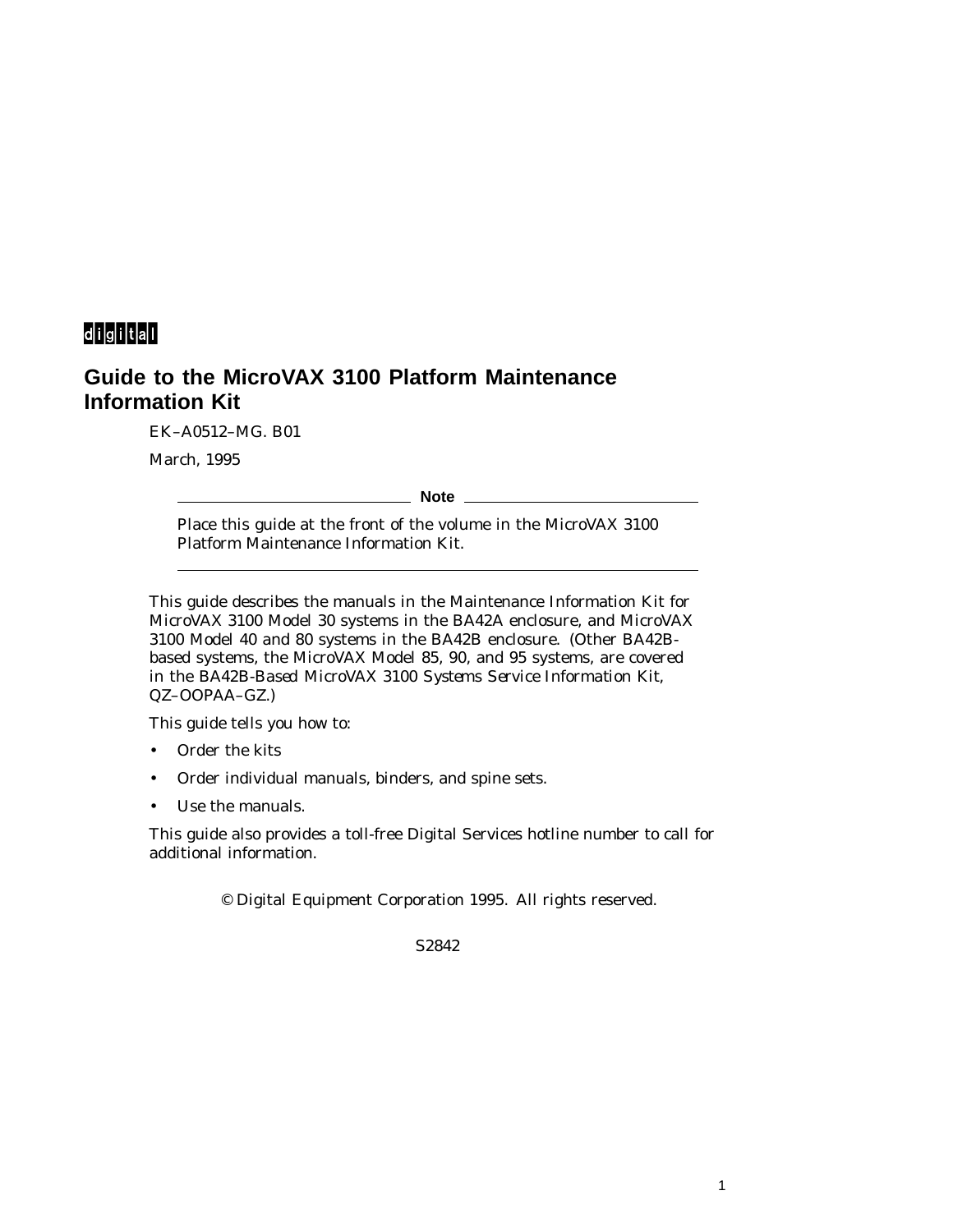## **Contents of the BA42B-Based MicroVAX 3100 Systems Service Information Kit**

The MicroVAX 3100 Platform Maintenance Information Kit consists of one volume containing the following:

- *MicroVAX 3100 BA42A Enclosure Maintenance* This manual contains a brief description of the BA42A enclosure, and information on system installation, configuration, and removal and replacement of the Field Replaceable Units (FRUs).
- *MicroVAX 3100 BA42B Enclosure Maintenance* This manual contains a brief description of the BA42B enclosure, and information on system installation, configuration, and removal and replacement of the Field Replaceable Units (FRUs).
- *MicroVAX 3100 Model 30/40/80 Supplement* This is a supplement to the enclosure and CPU maintenance manuals, and contains information about new options.
- *MicroVAX 3100 Platform Options* This manual contains information about the options that you can install in MicroVAX 3100 Model 30, 40, and 80 systems. This catalog-style manual has one section for each option. In addition to descriptive information, each section provides information under the following headings:
	- Ordering information
	- Option contents
	- $\frac{1}{2}$ Setting of the SCSI ID
	- Installation
	- Diagnostic support
	- Power requirements
- *MicroVAX 3100 Models 30, 40, 80, 85, 90, 95 System Illustrated Parts Breakdown* — This manual provides an illustrated parts breakdown (IPB) of the components in the BA42A and BA42B enclosures. It gives the part number of each component, illustrates each component, and identifies the location of the component in the enclosure.
- *MicroVAX 3100 KA45 CPU System Maintenance* This manual describes the KA45 CPU module, the associated memory modules, configuration rules, supported options, diagnostic firmware, and troubleshooting procedures.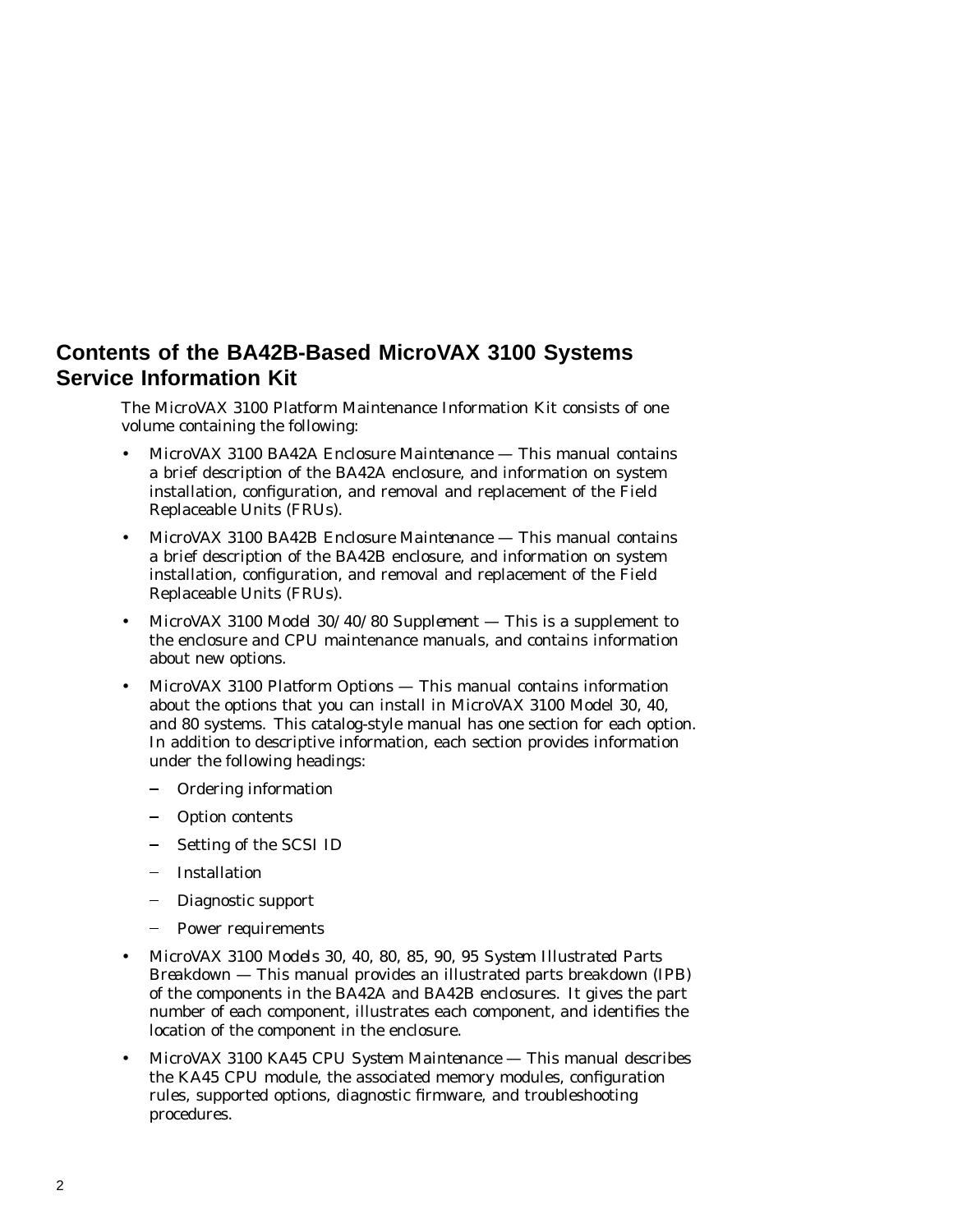- *MicroVAX 3100 KA47 CPU System Maintenance* This manual describes the KA47 CPU module, the associated memory modules, configuration rules, supported options, diagnostic firmware, and troubleshooting procedures.
- *MicroVAX 3100 CPU Reference Information* This manual describes the console commands and the error codes and messages that the KA45 and KA47 CPU module firmware generates.

Table 1 lists the titles and order numbers of each manual in the MicroVAX 3100 Systems Platform Maintenance Information Kit.

| <b>Title</b>                                                                             | <b>Order Number</b>    |
|------------------------------------------------------------------------------------------|------------------------|
| MicroVAX 3100 Models 30, 40, 80, 85, 90, 95 System<br><b>Illustrated Parts Breakdown</b> | EK-MV310-IP. C01       |
| Guide to the MicroVAX 3100 Platform Maintenance<br><i>Information Kit</i>                | EK-A0512-MG, B01       |
| MicroVAX 3100 Platform BA42-A Enclosure Maintenance                                      | EK-A0510-MG, 001       |
| MicroVAX 3100 Platform BA42-B Enclosure Maintenance                                      | $EK - A0511 - MG.$ 001 |
| MicroVAX 3100 Models 30/40/80 Supplement                                                 | EK-M3148-SI, B01       |
| MicroVAX 3100 Platform KA45 CPU System Maintenance                                       | EK-A0513-MG, 001       |
| MicroVAX 3100 Platform KA47 CPU System Maintenance                                       | EK-A0514-MG, 001       |
| MicroVAX 3100 Platform Options                                                           | EK-A0519-MG, B01       |
| BA42B-Based MicroVAX 3100 Systems Service Information<br>Kit (complete kit)              | $QZ-K44AC-GZ$          |

**Table 1 BA42B-Based MicroVAX 3100 Systems Service Information Kit**

Table 2 lists the order numbers for the spine set and binder.

|  | Table 2 Order Numbers for Spine Set and Binder |  |  |  |
|--|------------------------------------------------|--|--|--|
|--|------------------------------------------------|--|--|--|

| <b>Description</b>                                          | <b>Order Number</b> |
|-------------------------------------------------------------|---------------------|
| MicroVAX 3100 Platform Maintenance<br>Information Kit spine | EK-A0558-SP. B01    |
| Binder, $5.0 \text{ cm}$ $(2.0 \text{ in})$                 | 99-07704-01         |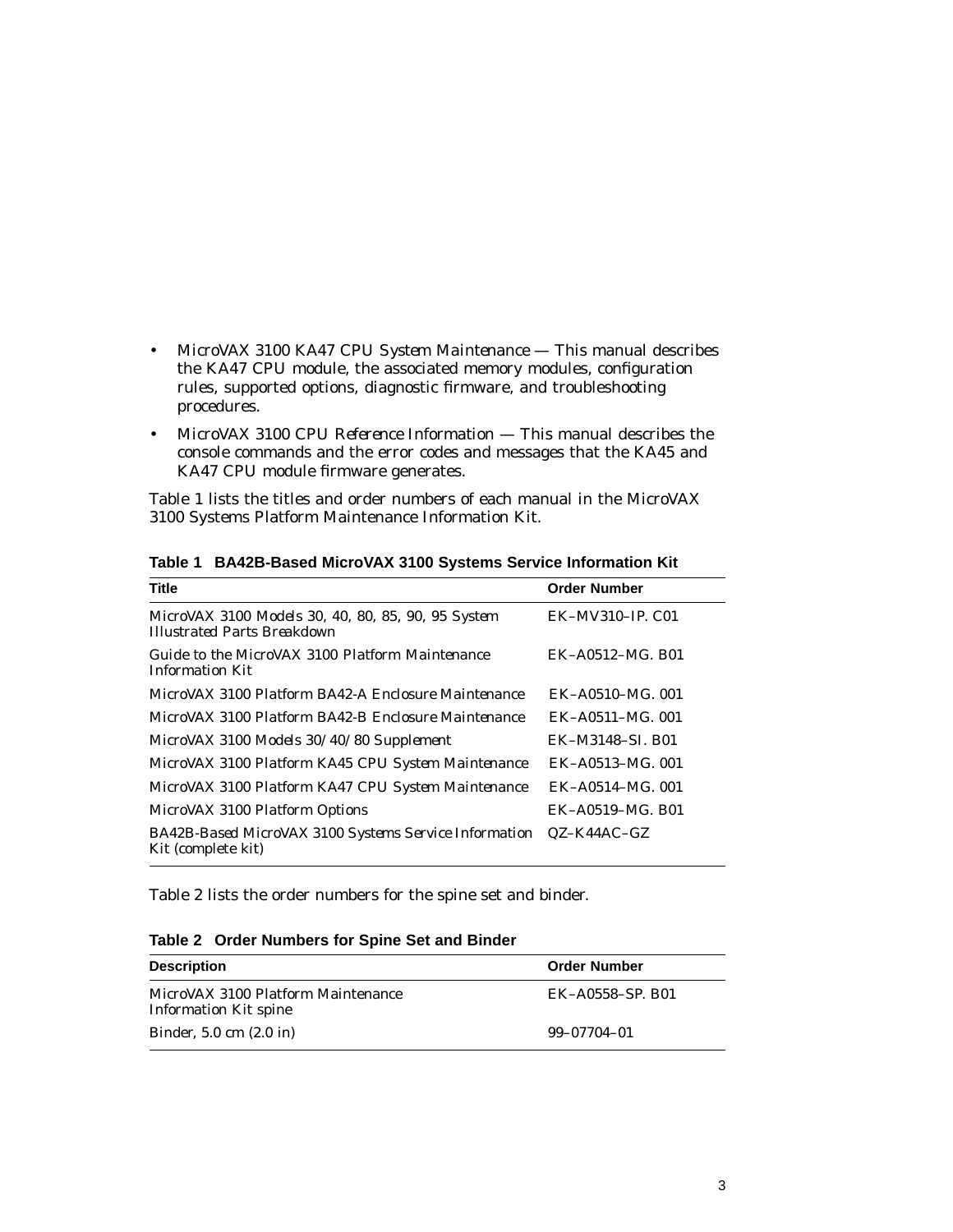### **How to Use the Service Information Kit**

The manuals are not meant to be used individually; they should be used as a group.

- *MicroVAX 3100 Platform KA45 CPU System Maintenance*. Use this manual for information about the diagnostic firmware, CPU-specific system configurations, and a list of supported options.
- *MicroVAX 3100 Platform KA47 CPU System Maintenance*. Use this manual for information about the diagnostic firmware, CPU-specific system configurations, and a list of supported options.
- *MicroVAX 3100 Platform BA42A Enclosure Maintenance*. Use this manual for a description of system cabling, the enclosure-specific system configuration, a list of FRUs, and removal and replacement procedures for FRUs.
- *MicroVAX 3100 Platform BA42B Enclosure Maintenance*. Use this manual for a description of system cabling, the enclosure-specific system configuration, a list of FRUs, and removal and replacement procedures for FRUs.
- *MicroVAX 3100 Platform Options*.For each original option in the system, use this manual to determine operating system and diagnostic support, switch and jumper settings for common configurations, and power and bus load values.
- *MicroVAX 3100 Models 30/40/80 Supplement*. For each new option in the system, use this manual to supplement the enclosure and CPU maintenance manuals.
- *MicroVAX 3100 Models 30, 40, 80, 85, 90, 95 System Illustrated Parts Breakdown*. Use this document to find part numbers and descriptions and FRU parts.

# **Configuration Information**

Since system configuration involves the four major components of the system, all the information is not contained in one manual. You should refer to all manuals for full system configuration information:

- 1. Refer to the *MicroVAX 3100 Platform BA42A Enclosure Maintenance*, the *MicroVAX 3100 Platform BA42B Enclosure Maintenance* and the *MicroVAX 3100 Platform Options Supplement* manuals for enclosurespecific configuration information:
	- Memory capacity (enclosure and CPU dependent)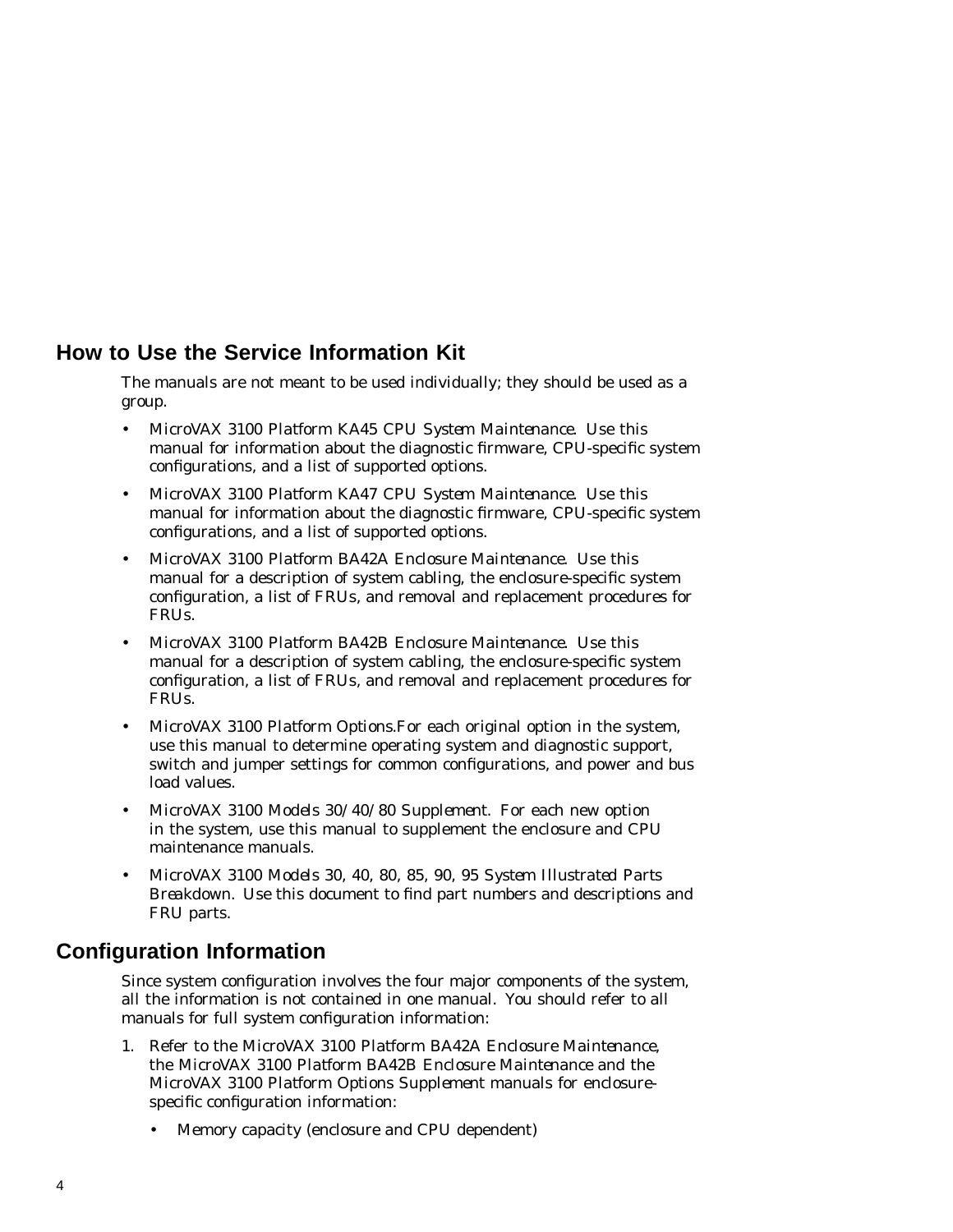- Mass storage capacity
- Enclosure power limitations
- Cabling restraints (enclosure and CPU dependent)
- List of options compatible with the enclosure, with power and bus load values
- 2. Refer to the *MicroVAX 3100 Platform KA45 CPU System Maintenance* or the *MicroVAX 3100 Platform KA47 CPU System Maintenance* manuals for CPU-specific configuration information:
	- Cabling restraints (enclosure and CPU dependent)
	- CPU/memory and I/O cabling
	- List of options supported by the CPU, with power and bus load values
	- Method of determining the CSR address and interrupt vectors
	- Memory capacity (enclosure and CPU dependent)
- 3. Refer to the *MicroVAX 3100 Platform CPU Reference* manual for information on console commands, error code information, and error message information.
- 4. Refer to the *MicroVAX 3100 Platform Options* and the *MicroVAX 3100 Platform Options Supplement* manuals for option-specific configuration information:
	- Installation of the option
	- Jumper and switch functions

### **System-Level Diagnostics**

The *MicroVAX 3100 Platform CPU Reference* manual contains information about read-only memory (ROM) firmware that you can use to diagnose system problems, console command formats, error code information, and error message information.

### **How to Order the MicroVAX 3100 Platform Maintenance Information Kit or the Individual Manuals**

Customers who have self-maintenance contracts and Digital services personnel can order the MicroVAX 3100 Platform Maintenance Information Kit, the individual manuals, and the spine and binder using the order numbers in Tables 1 and 2.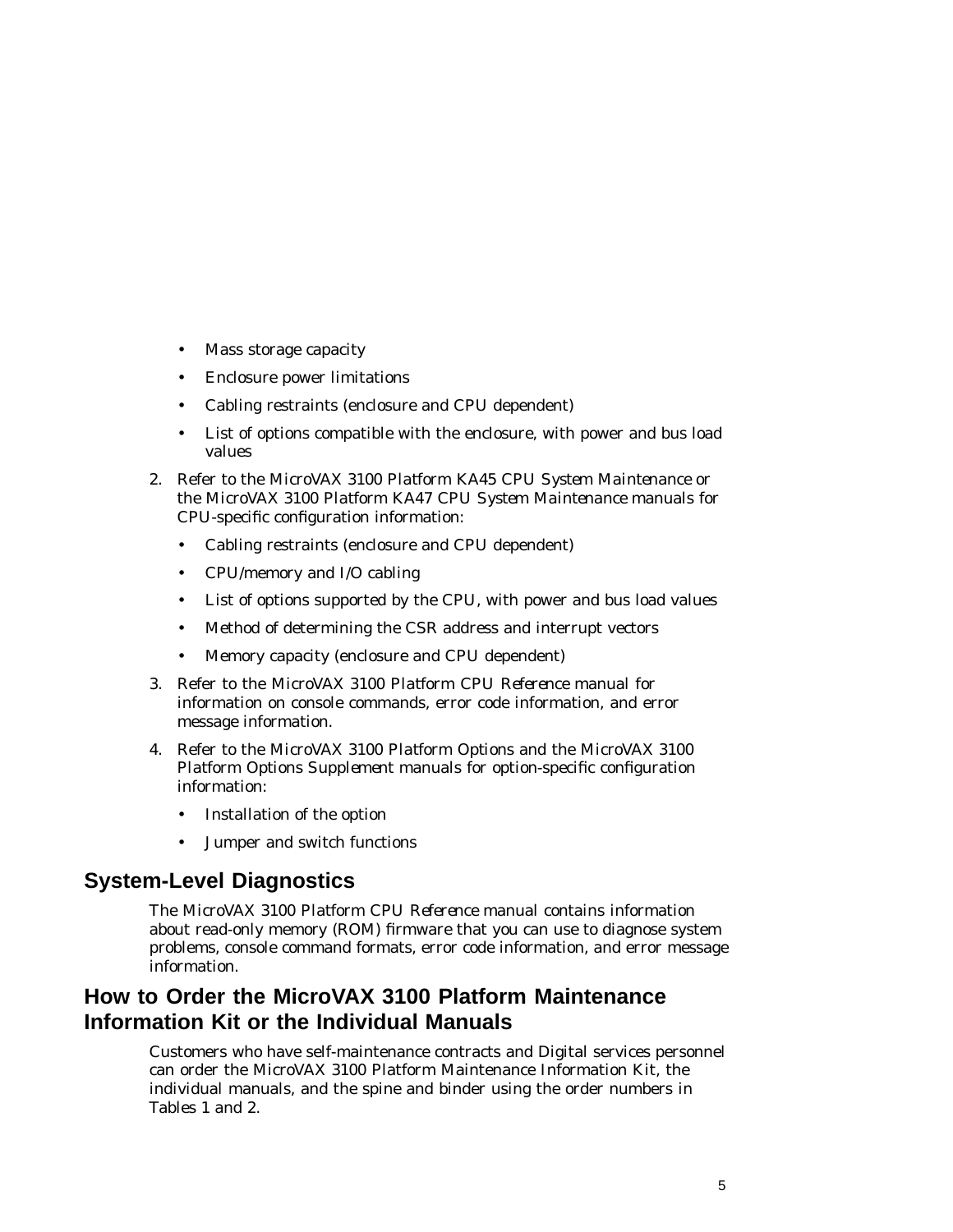Customers who have self-maintenance contracts should use the telephone numbers and addresses in Table 3.

Digital services personnel should use the telephone numbers and addresses in Table 4.

| <b>Customer Location</b> | <b>Telephone Number</b> | <b>Address</b>                       |
|--------------------------|-------------------------|--------------------------------------|
| U.S.A.                   | $(800)$ 344-4825        | <b>Digital Equipment Corporation</b> |
|                          | FAX (800) 234-2298      | <b>P.O. Box CS2008</b>               |
|                          |                         | Nashua, NH 03061-2008                |
| Canada                   | $(800)$ 344-4825        | Digital Equipment Corporation        |
|                          | $(613) 592 - 5111$      | Attn: Direct Order Desk              |
|                          | FAX (613) 592-1946      | 100 Herzberg Road                    |
|                          |                         | Kanata. Ontario. Canada K2K<br>2A6   |
| Puerto Rico              | $(809)$ 781-0505        | <b>Digital Equipment Corporation</b> |
|                          |                         | P.O. Box 11038                       |
|                          |                         | San Juan, PR 00910                   |

**Table 3 Ordering Information for Customers**